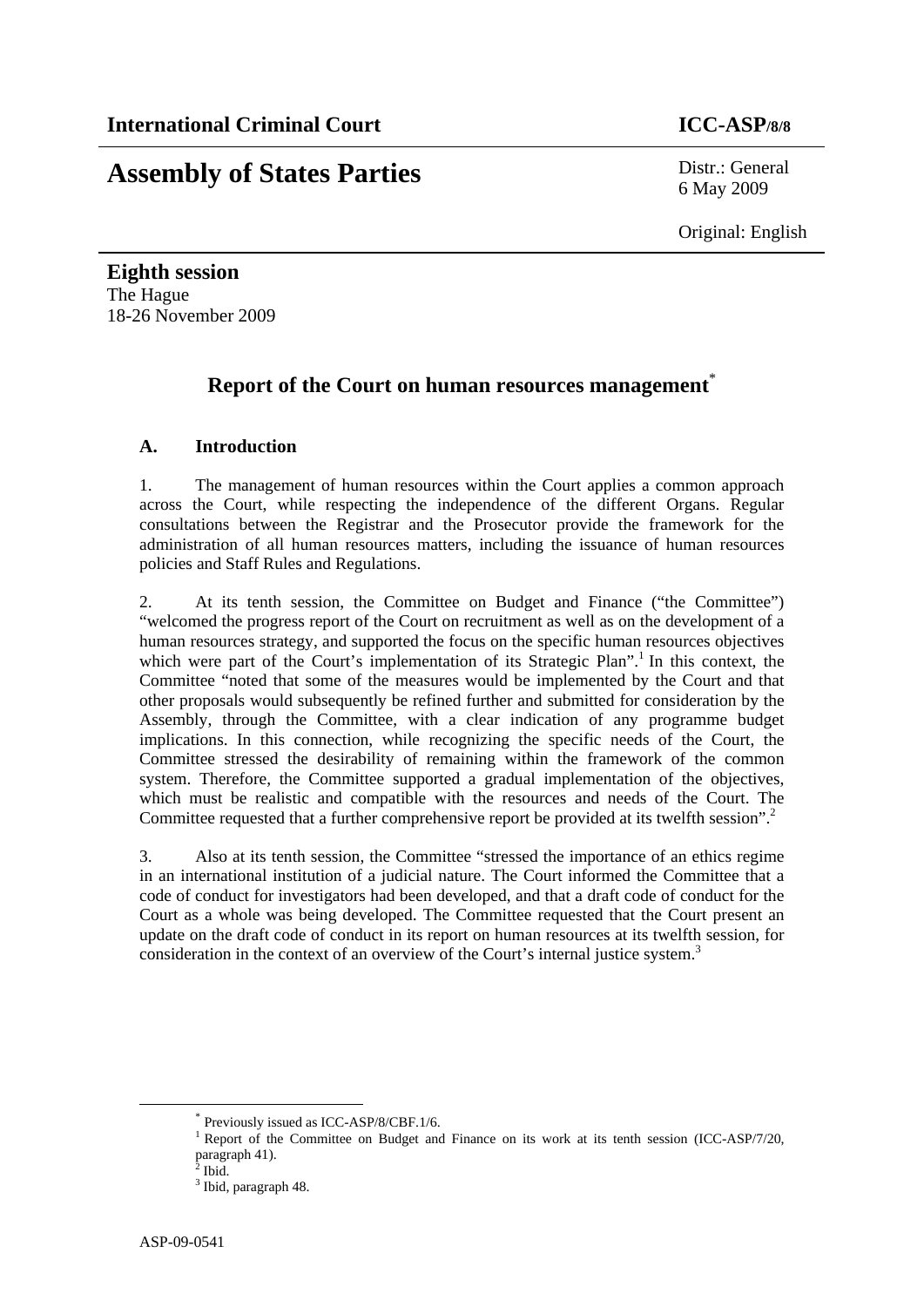4. At its eleventh session, the Committee considered the use of General Temporary Assistance (GTA) and established posts and recommended "that all unapproved GTA should cease before 31 December 2009.<sup>4</sup> The Committee "agreed to further consider this matter at its next session, in the context of its consideration of human resources. It requested the Court to present a report containing general principles for determining the funding basis for posts, addressing specifically staffing in the field, and any differentiation between basic and situation-related costs. In addition, the Committee expected that the Court would present sufficient information on its policy on contract type and length to enable the Committee to consider the relationship between the funding basis and contract length. The Committee wished to examine the implications for recruitment and retention of these questions".<sup>5</sup> Similarly, the Committee "recommended that the Court consider what additional steps could be taken to reduce the turnover of staff, including on contract length and predictability".<sup>6</sup> In the context of its discussion of sub-programme 3220 (Human Resources Section), the Committee recommended "that the Court consider conducting recruitment missions to unrepresented countries in all regions".

5. In accordance with the above requests of the Committee, this report presents an update on the implementation to date of the human resources strategy as well as on activities envisaged in 2009 and 2010. Information on the code of conduct, the funding of GTAs and considerations regarding the relationship between contractual arrangements and recruitment and retention are incorporated into the report.

#### **B. The human resources strategy**

6. A progress report on the development of a human resources strategy was presented to the Committee at its tenth session.<sup>8</sup> It is recalled that the human resources objectives were based on the following strategic objectives stated in the Court's Strategic Plan:<sup>9</sup>

- a) Strategic objective 14: Recruit staff of the highest standards of efficiency, competency and integrity having regard for representation of gender, geography and legal systems.
- b) Strategic objective 16: Cultivate a caring environment which values the diversity of all staff.
- c) Strategic objective 17: Offer development and employment advancement opportunities to well performing staff.

7. The framework for the human resources strategy encompasses nine specific human resources objectives, which are summarized in table 1.

 $\frac{1}{4}$ <sup>4</sup> Report of the Committee on Budget and Finance on its work at its eleventh session (ICC-ASP/7/15, paragraph 45).<br><sup>5</sup> Ibid. paragrap

Ibid, paragraph 65.

<sup>6</sup> Ibid, paragraph 60.

<sup>7</sup> Ibid, paragraph 82.

<sup>&</sup>lt;sup>8</sup> Report of the Court on Human Resources- Development of a Human Resources Strategy: Progress

Report (ICC-ASP/7/6). 9 Other objectives stated in the Court's Strategic Plan that relate directly or indirectly to human resources management are strategic objectives number 15 (Safety and security for all staff), number 18 (Development of a common culture) and number 19 (Clear ethical standards of behaviour for all staff).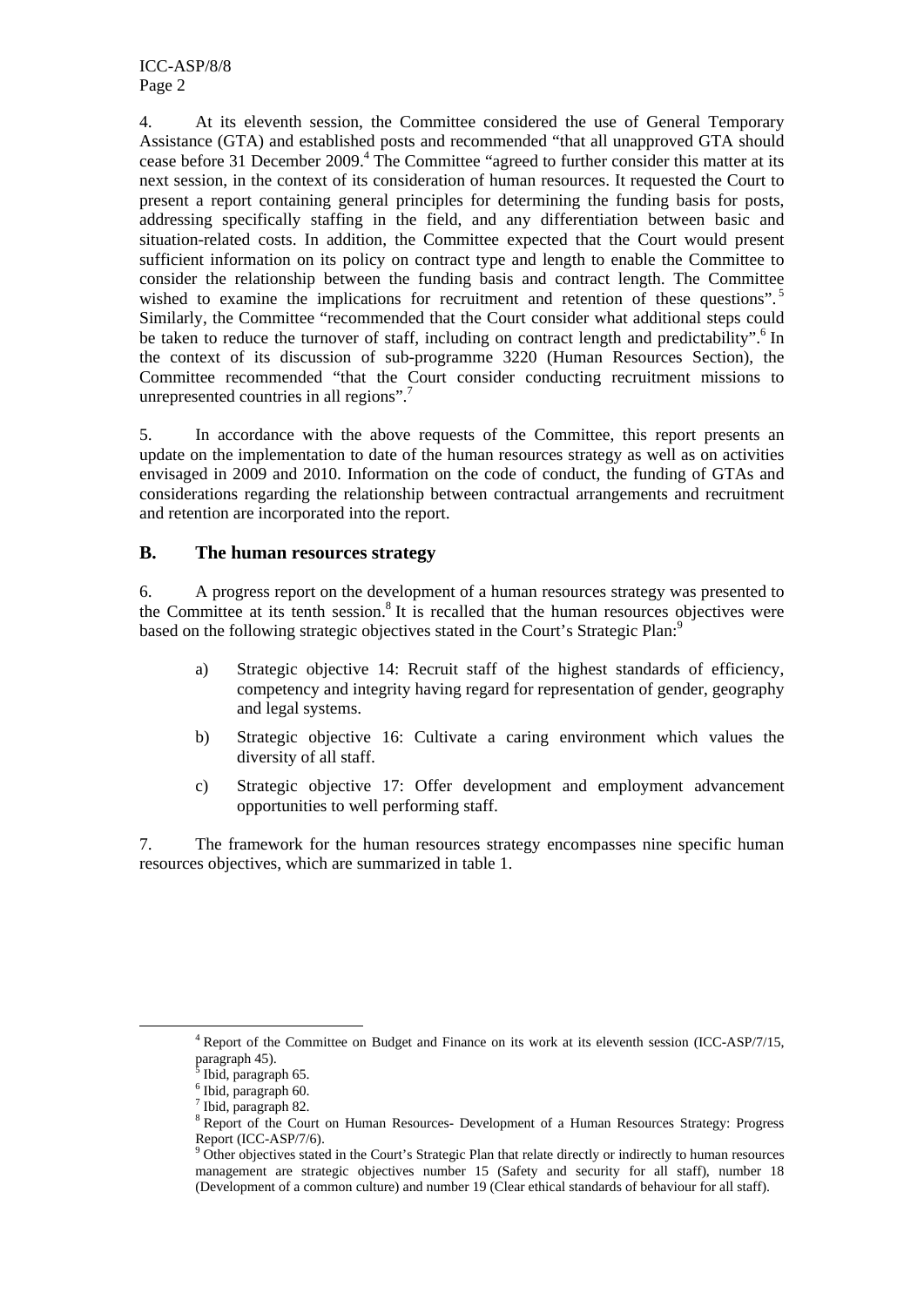| <b>Strategic Plan</b><br>objective          | Key areas identified                                 | <b>Specific human resources objectives</b>                                                                                                                   |  |  |
|---------------------------------------------|------------------------------------------------------|--------------------------------------------------------------------------------------------------------------------------------------------------------------|--|--|
| #14<br><b>Recruitment</b>                   | Selection processes                                  | Define and apply a systematic, fair and transparent selection<br>process to ensure the highest quality of (external) recruitment<br>and (internal) placement |  |  |
|                                             | Hiring capabilities                                  | Strengthen the capabilities of staff with hiring responsibilities                                                                                            |  |  |
|                                             | Awareness                                            | Increase external awareness of the Court's employment<br>opportunities                                                                                       |  |  |
| #16<br>Caring<br><b>Environment</b>         | Conditions of service<br>and compensation<br>systems | Ensure attractive conditions of service and compensation<br>systems for all Court staff at headquarters and field duty<br>stations                           |  |  |
|                                             | Staff well-being                                     | Increase staff well-being by enhancing<br>existing<br>and<br>developing new support programmes                                                               |  |  |
|                                             | Internal justice systems                             | Enhance and develop further the administration of internal<br>justice systems.                                                                               |  |  |
| #17<br><b>Employment</b>                    | Performance<br>management                            | Institutionalize a well-functioning performance management<br>system, including performance-based incentives                                                 |  |  |
| advancement for<br>well-performing<br>staff | Learning and<br>development                          | Provide learning and training opportunities that contribute to<br>the achievement of the Court's goals and address individual<br>development needs           |  |  |
|                                             | Career management/<br>advancement                    | Develop and implement approaches and systems for career<br>management and advancement of staff                                                               |  |  |

**Table 1: Overview of key human resources strategic areas and specific objectives** 

# **C. Implementation of human resources objectives**

8. The human resources strategic objectives span a wide range of measures. As was noted by the Committee at its tenth session, they require a gradual implementation which must be realistic and compatible with the Court's needs and resources. At the same time, the Court notes that considerable progress has been achieved with regard to several objectives in the course of 2008 and further progress is expected in the course of 2009 and 2010. Progress to date and activities envisaged for 2009-2010 are described in the following sections.

#### **1. Recruit staff of the highest standards of efficiency, competency and integrity, having regard for representation of gender, geography and legal systems.**

9. Recruitment continued to be the major focus of the Court's human resources activities in 2008. Placements of staff against vacancies continue to rise, offering career development opportunities for staff while departures of staff from the organization affect the retention rate. New recruitment activities have been and will continue to be introduced.

#### **1.1 Recruitment, internal placements and turnover rates**

10. In 2008, the Court filled a record number of 195 vacancies in established posts. Of these, 151 were external appointments. The high number of external appointments can be attributed, on the one hand, to the continued attractiveness of the Court as an employer of choice, and on the other hand to the measures adopted in the fourth quarter of 2007 which aimed at speeding up recruitment processes and increasing the Court's efficiency in this regard. It should be noted here that the recruitment activities of the Court also encompass GTA recruitment which, in most respects, does not differ much from recruitment against established posts. The high recruitment rate has continued in the first two months of 2009. An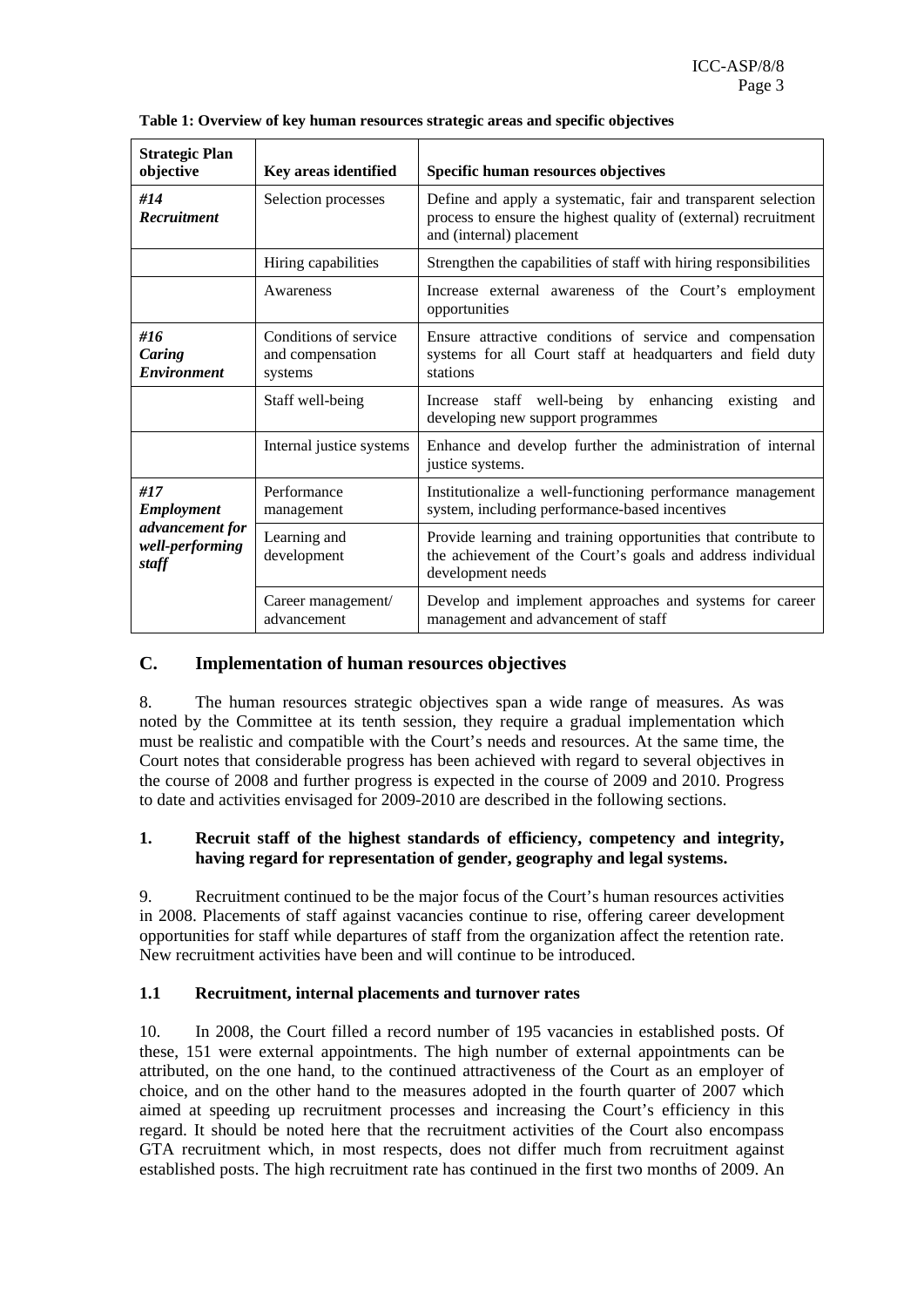update on recruitment during the first three months of 2009 is presented in the Performance Report submitted separately to the Committee. Forty-four out of the 195 vacancies filled were accepted by staff members of the Court. This represents a ratio of internal versus external appointments of 29 per cent.

11. A total of 64 staff left the Court in 2008. The turnover rate by month fluctuates between 7 and 14 per cent and on an annual basis was 12 per cent for 2008. The global average for public and private sectors is 20 per cent. As such, the Court's turnover rate is considered a healthy one: according to a 2008 survey undertaken by the International Civil Service Commission, the average turnover rate of United Nations organizations is 7.5 per cent, which many organizations considered as insufficient to ensure the necessary intake of new skills and expertise as well as career development of their staff. In this context, the Court is mindful of the fact that retention of qualified staff is a key priority and measures to support such retention are an integral part of the activities pursued in the strategic areas of creating a caring environment and offering employment advancement opportunities for well-performing staff. They include a credible and transparent performance management system, access to learning and training opportunities, the provision of contractual stability and adequate and competitive compensation systems, including social security programmes, appropriate health, welfare and staff well-being programmes as well as career advancement opportunities. Progress with regard to such measures is reviewed in sections B.2 and B.3 below.

12. Given internal placements and staff turnover, the net increase of staff at the end of 2008 over 2007 was 75 additional staff. As at 31 December 2008, the Court therefore had 587 staff on established posts.

13. Tables 2 and 3 summarize the recruitment performance, appointments, internal placement and turnover by major programme as at 31 December 2008.

|            | <b>Budgeted</b><br>Posts | Headcount | Vacancy<br>rate | Spot-<br>check<br>rate | Under<br>recruitment | Separations<br>(2008) | Separation<br>(% ) | Gender<br>balance<br>(female) |
|------------|--------------------------|-----------|-----------------|------------------------|----------------------|-----------------------|--------------------|-------------------------------|
| Court      | 679                      | 590       | 16%             | 13%                    | 61                   | 76                    | N/A                | 48%                           |
| Judiciary  | 43                       | 37        | 16%             | 14%                    |                      | 4                     | N/A                | 73%                           |
| <b>OTP</b> | 206                      | 194       | 10%             | 6%                     |                      | 24                    | N/A                | 51%                           |
| Registry   | 413                      | 354       | 18%             | 14%                    | 45                   | 44                    | N/A                | 45%                           |

#### **Table 2: Recruitment performance**

*The above figures include four budgeted posts for elected officials (three in OTP and one in the Registry)*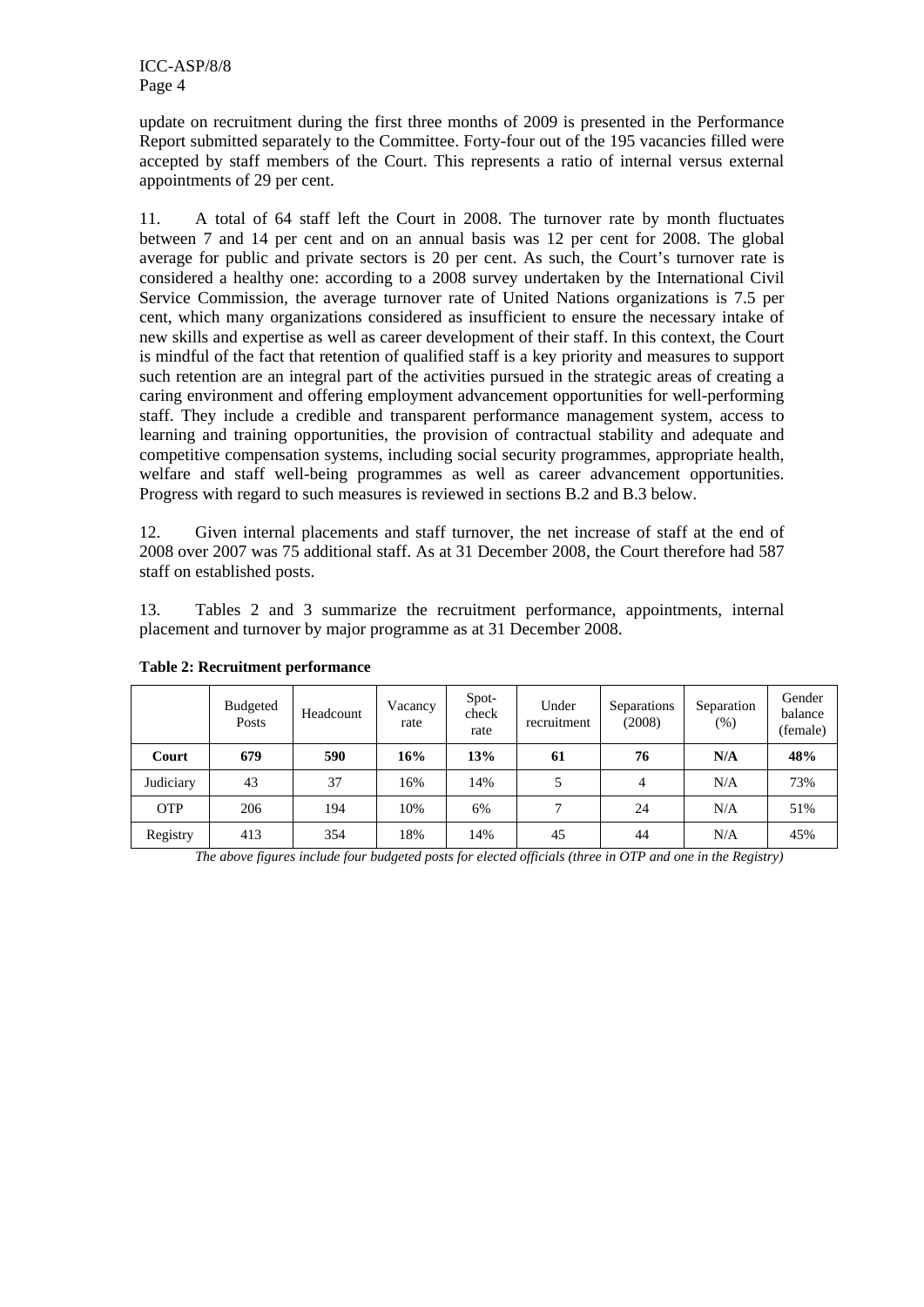|                                         | External<br>appointments | Internal<br>appointments | Resignations   | Movements<br>to GTA   | Secondment            | SLWOP*                | Dismissals            | Net<br>increase  |
|-----------------------------------------|--------------------------|--------------------------|----------------|-----------------------|-----------------------|-----------------------|-----------------------|------------------|
| Judiciary                               |                          |                          |                |                       |                       |                       |                       |                  |
| Major<br>programme I                    | 12                       | $\boldsymbol{\theta}$    | $\mathfrak{Z}$ | $\theta$              | $\boldsymbol{\theta}$ | $\mathfrak{I}$        | $\boldsymbol{\theta}$ | $\boldsymbol{8}$ |
| Office of the<br>Prosecutor             |                          |                          |                |                       |                       |                       |                       |                  |
| Major<br>programme II                   | 54                       | 28                       | 19             | 5                     | $\boldsymbol{\theta}$ | $\theta$              | $\theta$              | 30               |
| Registry                                |                          |                          |                |                       |                       |                       |                       |                  |
| Major<br>programme III                  | 83                       | 16                       | 38             | $\mathfrak{Z}$        | 2                     | $\theta$              | $\mathfrak{1}$        | 39               |
| Secretariat of<br>the ASP               |                          |                          |                |                       |                       |                       |                       |                  |
| Major<br>programme IV                   | $\mathcal O$             | $\boldsymbol{\theta}$    | $\overline{c}$ | $\boldsymbol{\theta}$ | $\boldsymbol{\theta}$ | $\boldsymbol{\theta}$ | $\theta$              | $-2$             |
| Secretariat of<br>the TFV               |                          |                          |                |                       |                       |                       |                       |                  |
| Major<br>programme VI                   | $\mathfrak{I}$           | $\theta$                 | 2              | $\theta$              | $\theta$              | $\theta$              | $\theta$              | $-I$             |
| Project Office<br>permanent<br>premises |                          |                          |                |                       |                       |                       |                       |                  |
| Major<br>programme VII                  | $\mathfrak{I}$           | $\theta$                 | $\theta$       | $\theta$              | $\theta$              | $\theta$              | $\theta$              | $\mathcal{I}$    |
| <b>Total Court</b>                      | 151                      | 44                       | 64             | $\bf 8$               | $\overline{2}$        | $\mathbf{1}$          | 1                     | 75               |

**Table 3: Court appointments and resignations in 2008** 

\* Special leave without pay

#### **1.2 New recruitment activities**

14. The Court has decided to expand its use of rosters. Rosters include candidates who have qualified for certain positions but have not yet been selected for a specific post. Applicants can qualify for a roster either by applying for a specific post and going through the selection process without being the final candidate or by applying for roster vacancies. Rosters have been used in the past for certain functional jobs, such as investigators, security personnel or administrative assistants. This is to be expanded to other functional areas and the use of rosters across organs will be encouraged.

15. New recruitment guidelines have been prepared by the Human Resources Section and are currently undergoing inter-organ consultation and review. The guidelines specify the criteria for qualifying for different grades and levels. In addition to the increased use of rosters, the guidelines also propose a more flexible application of qualification criteria. For example, for certain professional-level functions, the current requirement that relevant work experience must have been obtained after the relevant academic degree may be waived. Within the Office of the Prosecutor, additional assessment tools have been introduced to increase the robustness of the recruitment process of Professional staff.

16. With regard to recruitment activities aimed at unrepresented and underrepresented countries, a Court visit was paid to one major country in January 2009. The Court regularly receives high-level visitors, including ministers and parliamentary delegations and conduct visits in the framework of its external relations responsibilities. Whenever these meetings are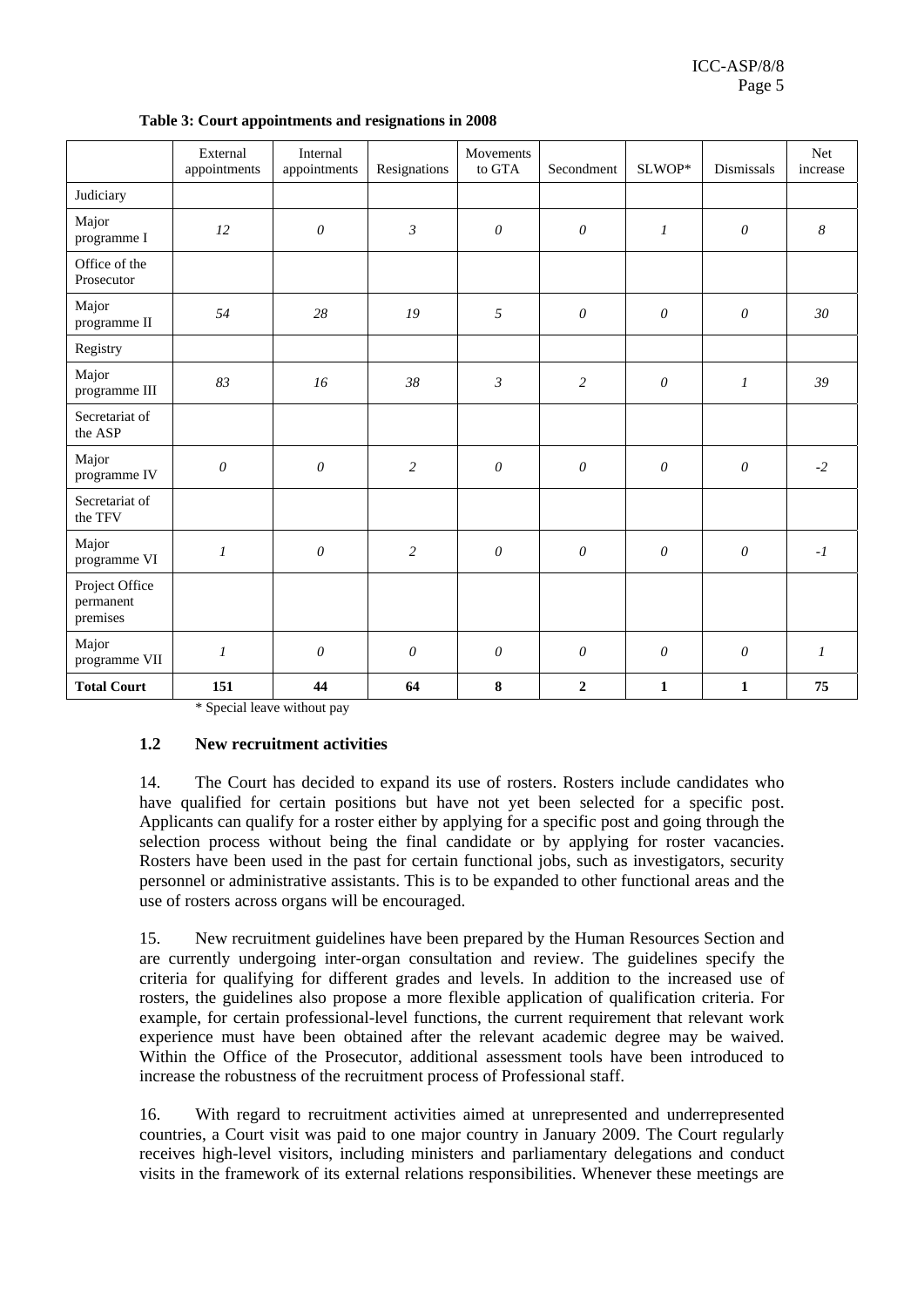with a representative of a State that is underrepresented in the staff of the Court, the Court initiates a discussion on possible initiatives to raise the number of suitable applicants for posts. The Office of the Prosecutor is planning to conduct a training seminar in underrepresented States Parties for potential candidates from various legal and law enforcement institutions. The proposal should be implemented in 2009.

17. As an alternative to costly visits by its officials, the Court will seek throughout 2009 to conduct virtual recruitment drives through videoconferencing with relevant universities, Bar associations and other suitable institutions. Additional recruitment activities will include agreements on internship programmes as well as consideration of the introduction of the category of Junior Professional Officers and Associate Experts, in accordance with the programmes that exist in almost all common system organizations, including the ad-hoc Tribunals and the International Court of Justice in The Hague.

18. To further support the more efficient management of recruitment, the e-recruitment feature of the Court's SAP programme will be introduced in 2009.

# **2. A caring environment which values the diversity of all staff**

19. In the human resources strategy, the concept of a "caring environment", put forth in strategic objective 16 of the Court's Strategic Plan, was translated into three specific human resources objectives relating to conditions of service and compensation systems, staff wellbeing and internal justice systems. Throughout 2008 and the beginning of 2009, the Court laid the foundation for modifications and improvements in each of the three areas.

# **2.2 Attractive conditions of service and compensation systems for all Court staff at headquarters and field locations**

20. With regard to the Court's conditions of service, progress has been made or initiated specifically with regard to those conditions governing the compensation and benefits of staff serving at field locations, human resources policy development and social security provisions. Major progress has been made with regard to the reduction of GTA contracts not foreseen in the programme budget. On the agenda for 2009 is also a review of the duration of contracts.

# **2.2.1 Conditions of service for staff serving in the field**

21. At field locations, the Court currently employs locally-recruited General Service staff, internationally-recruited Professional staff as well as a hybrid category of "internationalized" General Service staff who work as security personnel in the field.

22. At the locally-recruited General Service level, the overall compensation and benefit package, which follows that of the common system, is considered appropriate for Court staff. However, problems had arisen in the past with regard to the fact that the field offices General Service staff were GTAs and also with regard to the level of the posts. Both problems have since been addressed successfully. Most GTA positions were approved by the Assembly as established posts in the 2009 programme budget (cleaners remain on GTA contracts). Starting in December 2008, the Registry conducted competitive recruitment processes for all 27 new General Service field posts (as well as for the seven remaining approved GTA posts). By early February 2009, all of these posts were filled. The posts of administrative assistants and drivers were reviewed by an external job evaluation expert and reclassified to a higher level, thus making them comparable to the levels used in other common system organizations.

23. A remaining concern relates to the safety and security of the Court's local staff. Clearly, being associated with the Court's operations in their home countries poses different risks for the national staff than is the case with the United Nations humanitarian organizations. Therefore, in 2009, the Court will review its policy on the applicability of certain residential security standards to this group of staff.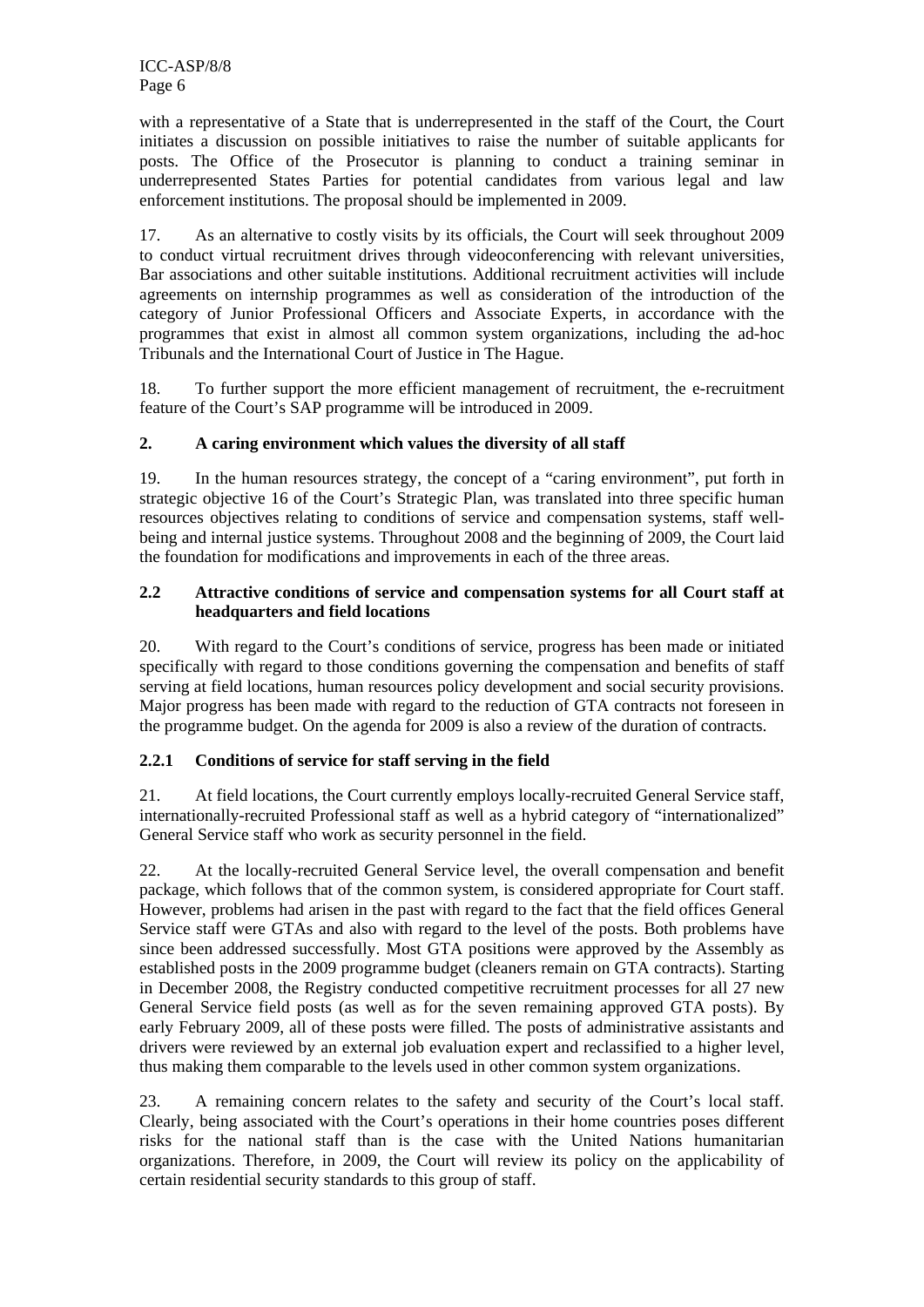24. Professional staff serving in the field are internationally-recruited. Their compensation follows the "mission appointment" model of the United Nations' peacekeeping operations, which means that Professional staff serving in the field receive only the net salary plus Mission Subsistence Allowance (MSA). Post adjustment is not added. Since the initiation of the Court's field operations in 2005, it has become clear that this model is neither competitive (the mission appointment is only used by other common system organizations for certain short-term staff of the peacekeeping operations) nor fair, in that it means that a P-2 staff member working under excellent living conditions in The Hague draws a higher salary than a P-2 working under hardship conditions in the field.

25. A supplementary problem that the Court faces in relation to field deployment is the financial implications when re-assigning General Service staff to different field locations. With the present type of contracts, such redeployments to cover operational needs in a flexible manner result in higher costs for the institution.

26. The problems associated with the current model have been drawn to the Committee's attention in the past. At its tenth session, the Committee also reviewed the comparison provided by the Court with other organizations operating with the Special Operations Approach  $(SOA)$ <sup>10</sup> Following a review of possible options, the Registrar presented a proposal to the Prosecutor which offers suggestions for a more competitive compensation model which would include post adjustment but would refrain from adopting the SOA which is not seen as a feasible model for the Court.

27. Parallel to the Court's internal review, the General Assembly of the United Nations reviewed the United Nations Secretariat's mission appointment model for its peacekeeping operations. On 23 December 2009, the General Assembly decided to abolish the model and to grant staff members serving in the field for more than three months the normal benefits and allowances of the Professional category, i.e. post adjustment, assignment grant, shipment of personal effects, mobility and hardship allowances and rental subsidy. A subsistence allowance will henceforth only be paid for staff on "travel status" of up to three months' duration. SOA will not be granted to United Nation peacekeeping personnel.<sup>11</sup>

28. The abolition of the mission appointment model went into effect on 1 January 2009. Therefore, the Court is currently the only organization applying the common system that continues with this compensation model. Bearing in mind the Committee's recommendation that the Court remain within the framework of the common system, the Court is therefore reviewing the implications of the move to post adjustment, including transitional arrangements for the current year.

29. For the group of security staff serving as "internationalized" General Service staff, the introduction of the field service category has been proposed by the Registrar to the Prosecutor, and is currently under review.

#### **2.2.2 Human resources policy development**

30. The absence of several key human resources-related policies and guidelines has proven a source of inefficiency, in that decisions need to be taken on an ad-hoc basis or by default through referencing comparable policies in the common system. This has put the Court at risk of treating similar cases and requests in an inconsistent manner which in turn, in some instances, results in appeals and complaints by staff. The Registrar and the Prosecutor have placed emphasis on the need to develop a sound policy basis for managing the Court's human resources. In 2008, the Court issued a number of policies related to human resources

<sup>&</sup>lt;sup>10</sup> Report of the Court on Human Resources- Development of a Human Resources Strategy: Progress Report (ICC-ASP/7/6, annex II).

<sup>&</sup>lt;sup>11</sup> General Assembly resolution A/RES/63/250 of 24 December 2008, entitled "Human resources management".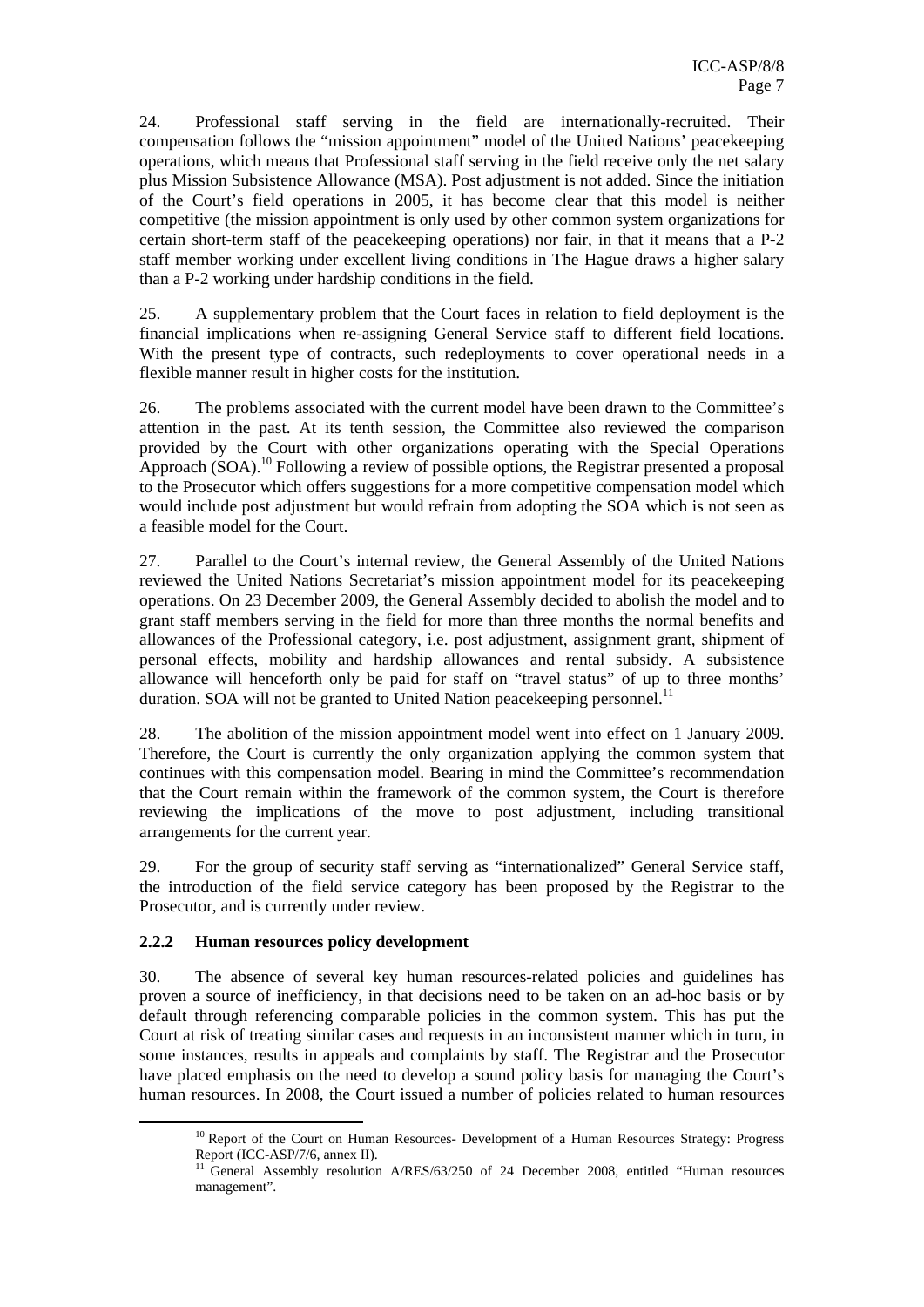management, such as policies on part-time employment, disciplinary proceedings, private legal obligations and official status files. Future policies are currently under development on special service agreements (SSA), short-term appointments, determination of within-grade steps, inter-organization mobility, reclassification, performance appraisal rebuttals, recruitment guidelines and others related to specific benefits and entitlements.

31. Of particular importance in this area is the development of the draft code of conduct, which has reached the final stage and will be submitted to senior management for consideration and review in March 2009.

# **2.2.3 Social security provisions**

32. In January 2009, the Court signed an agreement with its group health insurance provider that will allow eligible staff who have reached retirement age and wish to retire from the Court to remain insured as a retiree on an optional basis. At present, the retiree will need to bear the total costs of the insurance and there is no cost to the Court for the after-service health insurance.

33. An optional life insurance scheme covering non-service incurred illness, accidents and death will be offered to staff in 2009, again at no cost for the organization.

# **2.2.4 General Temporary Assistance (GTA)**

34. The Committee also requested the Court to develop general principles for determining the need and the funding basis for  $GTAs<sup>12</sup>$  and to regularize the use of GTA. The principles for determining the need for GTA staff are shown in table 4.

| Category                    | <b>Description</b>                                                                                                                                                                                   |  |  |  |
|-----------------------------|------------------------------------------------------------------------------------------------------------------------------------------------------------------------------------------------------|--|--|--|
| <b>Approved function</b>    | GTA is performing a function as approved by the Assembly in the budget.<br>The function is considered to be of a temporary nature and therefore does<br>not warrant creation of an established post. |  |  |  |
| <b>Replacement function</b> | GTA is performing the tasks of an established post:<br>which is vacant,<br>of which the regular incumbent is on extended unpaid leave (e.g.<br>SLWOP, secondment or loan),                           |  |  |  |
| <b>New/changed function</b> | GTA is performing tasks for which a need arises that were not foreseen in<br>the budget document.                                                                                                    |  |  |  |
| <b>Specific function</b>    | GTA requiring separate reporting, e.g.:<br>in lieu of Contingency Fund,<br>in support of trust fund projects or other extra-budgetary funded<br>functions                                            |  |  |  |

**Table 4: GTA categories and descriptions** 

35. With regard to staffing in the field, and as noted above, the conversion of most locally-recruited General Service posts from GTA to established posts have addressed this particular aspect of the Committee's request.

36. As far as the Committee's request for an explanation of the differentiation between basic and situation-related costs is concerned, the Court confirms that this differentiation does not affect the decision to create an established or a GTA post. The differentiation between basic and situation-related costs is reflected in the budget guidelines of the Court as shown in table 5 below.

<sup>&</sup>lt;sup>12</sup> CBF Report September 2008; ICC-ASP/7/15.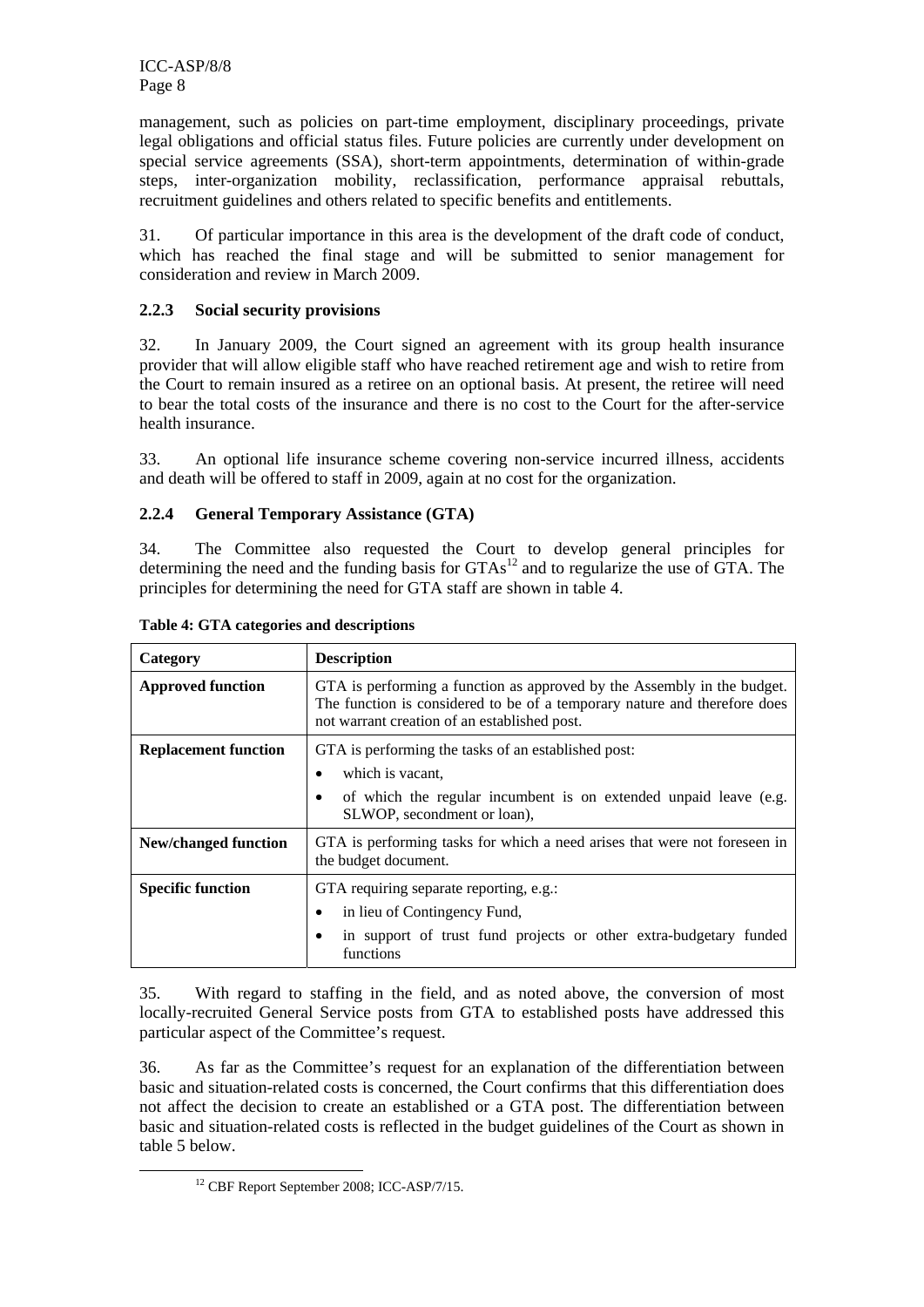**Table 5: Differentiation between basic and situation-related costs** 

| <b>Basic costs</b>             | Costs which are required to set up and sustain the Court as an organization<br>with a basic capacity to be ready to react to situations before an<br>investigation is opened. Basic costs include the judges, the elected officials<br>with their support, the essential services for maintaining the Court's basic<br>administrative functions and its premises, and the necessary capacity to<br>perform initial analysis, investigative, prosecutorial and judicial functions<br>before the opening of an investigation. |
|--------------------------------|-----------------------------------------------------------------------------------------------------------------------------------------------------------------------------------------------------------------------------------------------------------------------------------------------------------------------------------------------------------------------------------------------------------------------------------------------------------------------------------------------------------------------------|
| <b>Situation-related costs</b> | Costs generated by activities when a decision to open an investigation into<br>a situation has been made (either by the Prosecutor under article 53, or by<br>the Pre-Trial Chamber under article 15, paragraph 4, of the Rome Statute).                                                                                                                                                                                                                                                                                    |

37. With regard to the Committee's recommendation that all unapproved GTA should cease before 31 December 2008, the Court confirms that this recommendation has been implemented to the greatest extent possible. Following the seventh session of the Assembly, the Registry undertook a comprehensive review of all GTAs in major programmes I, III, IV, VI and VII. In a few cases in major programmes I, III, IV and VI, where GTAs were placed against established posts while a competitive selection process was conducted for filling the vacant post, the Court exceptionally authorized an extension until the end of February 2009, on the condition that the competitive selection process be concluded at that time and that no further extensions be granted. As a result, the number of GTAs not specified in the budget has been reduced drastically and as of March 2009, such GTAs are only employed in very exceptional circumstances or for the purpose of covering for staff on maternity or other extended leave. Even such exceptional circumstances will however be carefully scrutinized. Within the Registry, the number of "unapproved" GTA, which was 34 in September 2008, has been reduced to 4 as at March 2009.

38. Within the Office of the Prosecutor, a through review of all GTA requests was conducted in December 2008 and a Standard Operating Procedure was adopted to ensure the proper use of GTA in accordance with the Committee's recommendations, approved by the Assembly.<sup>13</sup>

39. Information concerning the GTA situation as of 31 March 2009 will be submitted separately.

#### **2.2.5 Types of contract and contract duration**

40. Information on the types of contracts currently offered by the Court was provided to the Committee at its tenth session.<sup>14</sup>

41. As part of its work on human resources-related policy development, the Court intends to develop criteria for the extension of contracts and their duration. This will address concerns expressed by staff over a lack of clarity with regard to the duration of extensions, which normally range from one year to three years. In exceptional circumstances, mainly related to performance issues, a duration shorter than one year may be approved by the Registrar or the Prosecutor or their delegated authority.

 <sup>13</sup> *Official Records of the Assembly of States Parties to the Rome Statute of the International Criminal Court, Seventh session, The Hague, 14-22 November 2008* (International Criminal Court publication, ICC-ASP/7/20), vol. I, paras. 7 and 11.

<sup>&</sup>lt;sup>14</sup> See Report of the Court on Human Resources- Development of a Human Resources Strategy: Progress Report (ICC-ASP/7/6, annex III), reproduced in the annex to the present report, for ease of reference.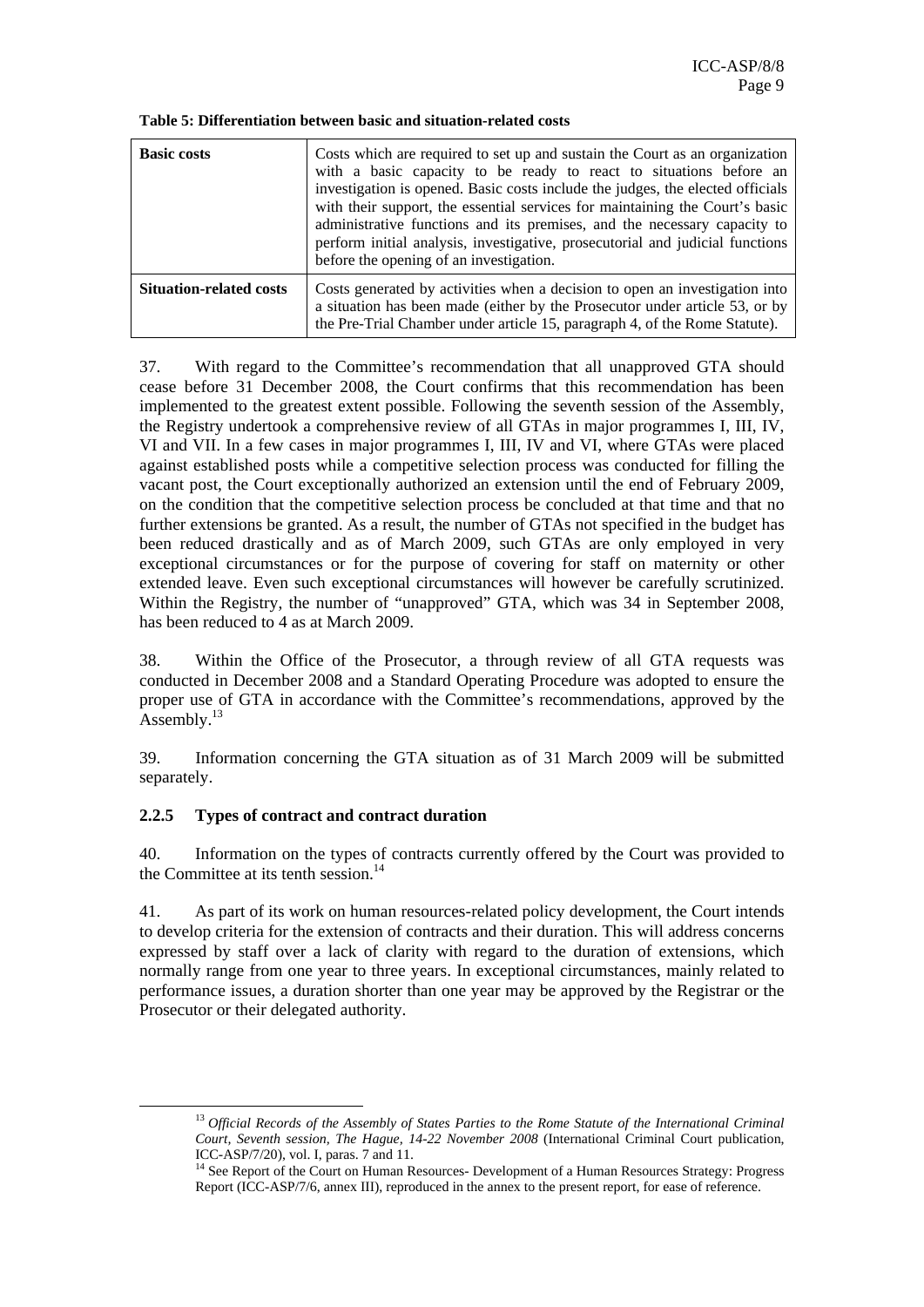42. In addition to the determination of principles guiding contract extensions, the Court has begun to examine the feasibility of introducing longer-term contracts, for example, contracts of five years as well as continuing (open-ended) contracts. In this context, and similar to the conditions of service for Professional staff in the field, the most recent developments in the common system provide an important input into the Court's deliberations on its contractual arrangements framework.

43. In its annual report for 2006, the International Civil Service Commission recommended to the General Assembly the adoption of a broad framework for contractual arrangements.<sup>15</sup>The contractual arrangements would comprise three types of appointments, i.e. temporary, fixed-term and continuing appointments. Organizations of the common system had agreed to the framework, which was formally approved by the United Nations General Assembly by resolution  $A/RES/63/250$ .<sup>16</sup> Determining the implementation modalities for the contractual framework will be the responsibility of each common system organization. However, all organizations are likely to introduce or re-introduce the continuing appointments modality. The United Nations Secretariat envisages that continuing appointments can be granted after five years of service and will be subject to specific criteria being met, notably with regard to performance.

44. Continuing appointments are contracts without an end date. This, however, does not imply that the organization will not be able to terminate a continuing appointment. As is the case with fixed-term appointments, continuing appointments can be terminated for reasons of poor performance, following abolition of the established post of the incumbent or if a termination is otherwise in the interest of the organization. In fact, experience as well as the jurisprudence of the Administrative Tribunal of the International Labour Organization have proven that non-extension of a fixed-term contract is subject to the same requirements as those governing termination of contracts.

45. The granting of longer-term or continuing appointments would offer a number of distinct advantages to the Court. While there is no empirical data available that links the Court's turnover rate to the duration of its contracts, it can safely be assumed that longer-term appointments provide staff with a greater measure of security. The uncertainty as to whether a contract will be extended is known to cause anxiety and concern to staff and their families and longer-term contracts would thus increase staff well-being and may foster a stronger sense of commitment to the organization. Similarly, while no new recruit to the organization should be given a five-year or continuing appointment immediately, the prospect of obtaining a status of longer-term job security is likely to be a potent motivator for joining the Court. The introduction of longer-term or continuing appointments, finally, would also represent a significant administrative efficiency as extensions require time and effort on the part of the hiring managers, the head of organ or their delegated authority and the Human Resources Section. Contract lengths are between one year and two years. Assuming an average contract duration of two years, and about 1,000 staff, the introduction of open-ended contracts could translate to as much as 500 fewer extensions per year.

46. Given the above considerations, the Court will consider the possibility to introduce continuing appointments and/or five-year contracts as of 2010.

# **2.3 Staff well-being**

47. In 2008, the Court continued its efforts to assist new staff through the provision of support services helping them settle into their new environments.

<sup>&</sup>lt;sup>15</sup> Report of the International Civil Service Commission for 2006 ( $A/63/221$ ).<br><sup>16</sup> United Nations General Assembly resolution  $A/RES/63/250$  of 24 December 2008, entitled "Human resources management".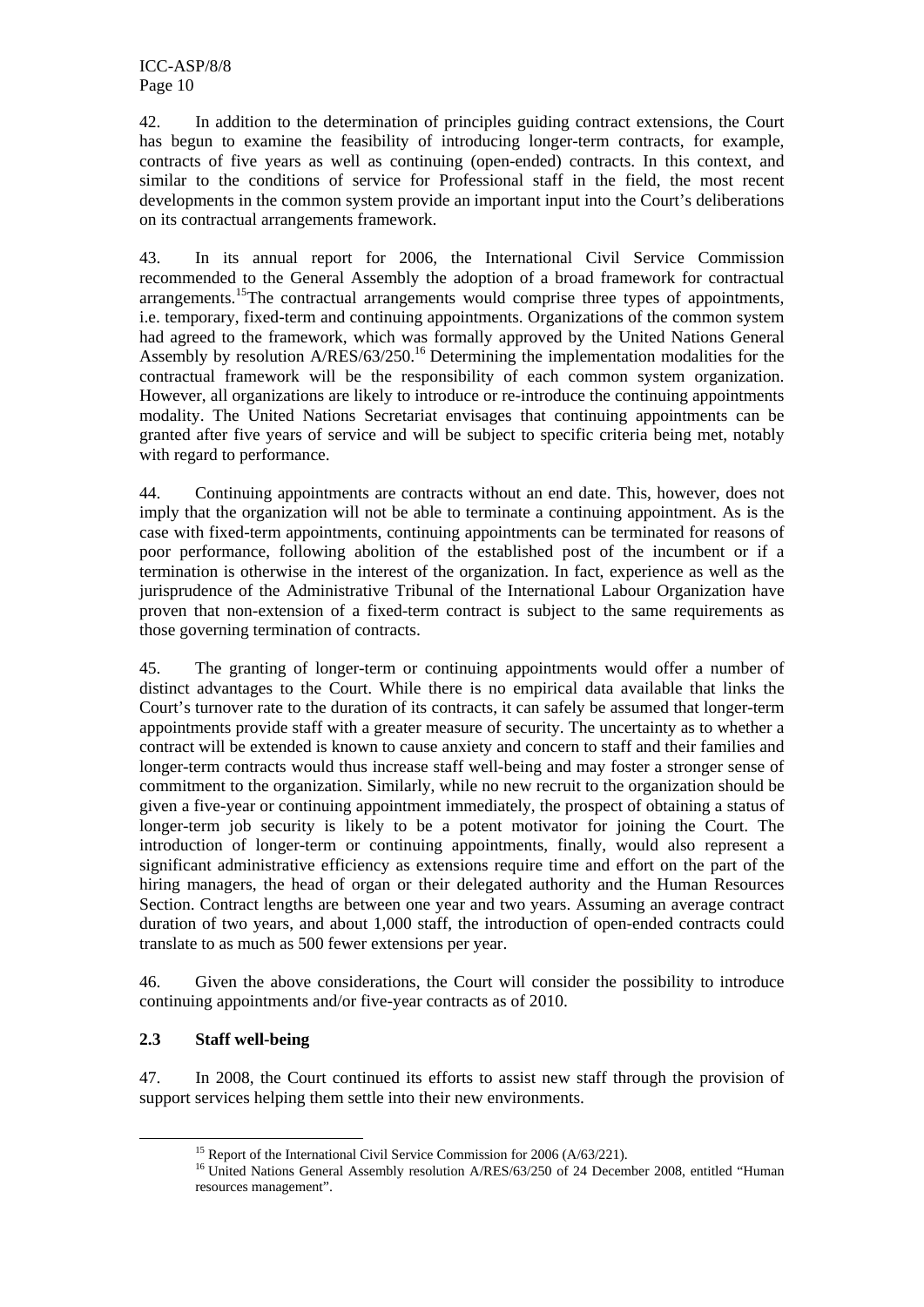48. The Health and Welfare Unit of the Human Resources Section developed a new information package for spouses, partners and families of staff, including career possibilities, and to facilitate integration by building a new social and support network.

49. As result of increased field activities including outreach, field mission support and a healthy working environment are the main focus areas of the Health and Welfare Unit. A field medical support project now ensures emergency medical care and access to health care in the field. Country information booklets for mission travel and deployment to the field were developed and a new project to provide individual pre-mission and post-mission psychological debriefing is about to be implemented. This is in conjunction with current pretravel health advice, vaccinations and other preventative measures.

50. As part of a Court-wide initiative, the Staff Welfare Officer conducts Secondary traumatization awareness workshops to support staff working with traumatized persons and/or dealing with potentially difficult material. The objectives of the workshop program are to raise awareness about the risks of secondary traumatization, help identify symptoms and develop preventative coping mechanisms. Stress awareness workshops and team exercises are regularly offered upon request.

51. On the policy side, an administrative instruction on sick leave provisions will be issued in the second quarter of 2009. For 2010, the preparation of a more comprehensive work/life balance policy is envisaged.

# **2.4 Administration of internal justice**

52. The formal mechanisms for the administration of internal justice, consisting of an Appeals Board and a Disciplinary Advisory Board, with a right to appeal to the external Administrative Tribunal of the International Labour Organization, have been well-established. In 2008, a new administrative instruction on disciplinary proceedings was issued. Means of strengthening the capacity of the Court to investigate misconduct of staff are also currently under consideration by the Assembly in the context of the establishment of an independent oversight mechanism.

53. In 2009, the focus will be on the establishment of informal mechanisms to deal with conflict and to provide conflict resolution assistance and mediation to staff. While the creation of an Ombudsman position for informal conflict resolution and mediation is not proposed, it is nevertheless recognized that many disputes and conflicts could be resolved through mediation and counselling before they reach the formal appeals and disciplinary proceedings stage. Therefore, training of staff members will be provided to assume such counselling and mediation functions in-house.

54. The Court wishes to note the important contribution of the Staff Union Council in the context of internal justice administration. Council members have assisted many staff members in difficult situations while maintaining a frank and constructive dialogue with the administration. The Staff Union Council's Executive Committee meets regularly with the heads of organs and the Chief of Human Resources.

# **3. Employment advancement opportunities for well-performing staff**

55. In the human resources strategy, strategic objective 17, the "career development" objective, of the Court's Strategic Plan was translated into three specific human resources objectives relating to performance management, learning and training and career management and advancement.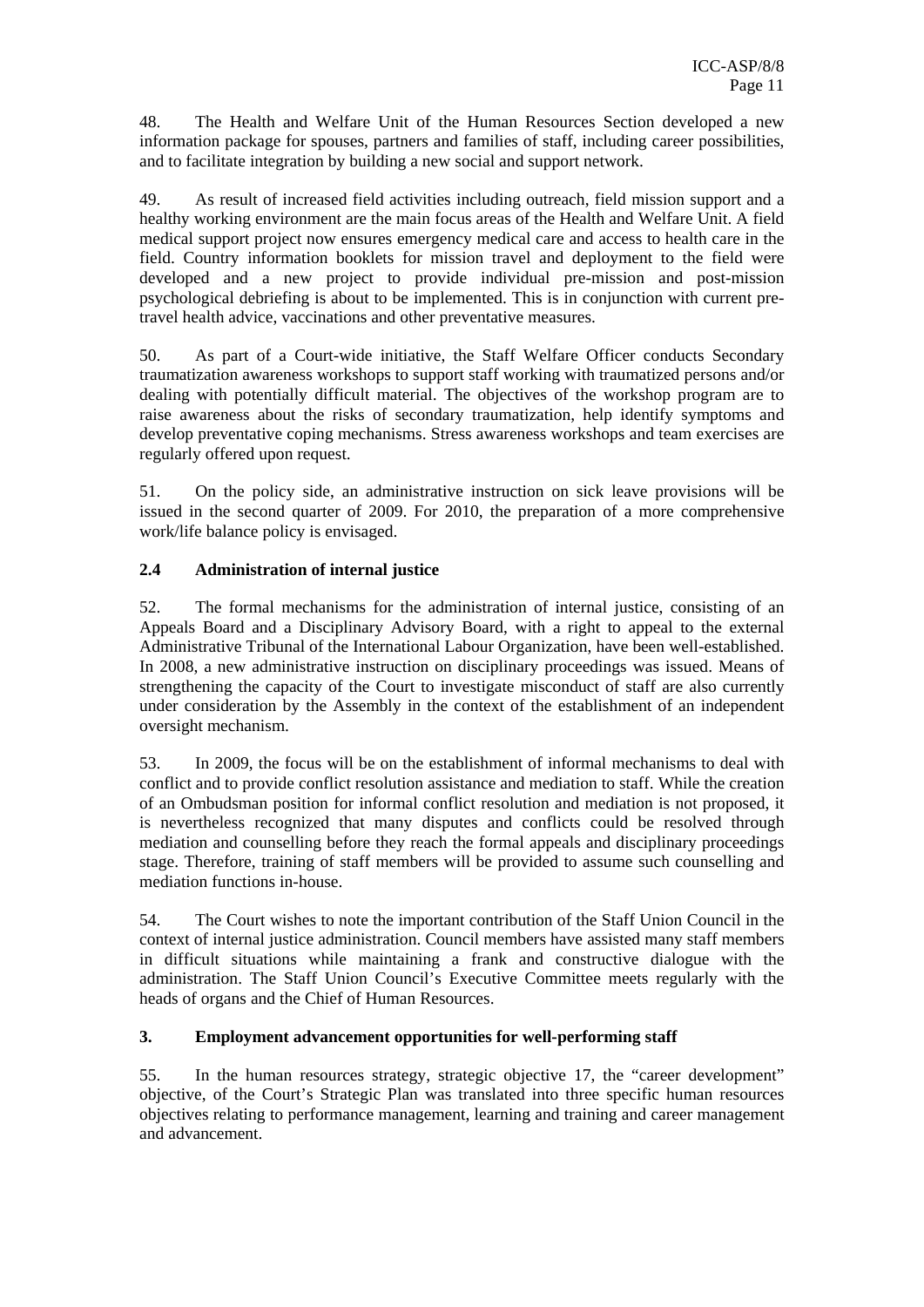#### **3.1 Performance management**

56. A credible, transparent and well-functioning performance management system is the foundation for many other human resources management programmes and activities. While the Court has had in place for some time a performance appraisal system based on both competency and results achievement, it was not systematically applied across all parts of the Court. Moreover, in many parts of the Court, staff members were appraised only in connection with an upcoming contract extension, i.e. in the case of longer-term contracts, only every two or three years.

57. In 2008, significant progress was made in improving the Court's application of the performance management system. In August 2008, the Registrar proposed to all major programmes a plan for improving and fully institutionalizing the system. This included introduction of:

- a) An annual and mandatory cycle for work planning at the divisional, sectional, unit and individual levels;
- b) An annual and harmonized cycle for appraisals and mid-year reviews of individual staff performance; and
- c) An annual and harmonized cycle for developing individual and organ-wide learning and development plans for staff.

58. To support the shift towards a more rigorously applied and harmonized annual cycle, a comprehensive training programme was designed and delivered between November 2008 and February 2009 within the Registry. The training consisted of four modules:

- a) Introduction to performance management;
- b) Work planning and objective-setting;
- c) Communication; and
- d) Feedback and Learning and Development.

Participants were managers and staff with supervisory responsibilities, as well as members of the Staff Union Council.

59. Further activities in this important area envisaged for 2009 include improvements to the appraisal form and monitoring of the adherence to the annual cycle. For 2010, a comprehensive review of the current appraisal tool, including the consideration of best practices, is envisaged. At that point, the introduction of performance-based incentives, including pay incentives, should be considered.

60. Within the Office of the Prosecutor, the performance management strategy has been focused on increasing the development, understanding and dissemination of clear operational rules. The Office of the Prosecutor Regulations are in the process of being issued and an Operational Manual, detailing the role and mission of each staff and the processes they have to follow in executing their mandate is being developed. Such clarity is required to ensure an adequate measurement of performance.

61. The appraisal-related measures mentioned above constitute one important aspect of performance management. These measures are nevertheless looking at past activities. Forward-looking developmental part of performance management is of at least equal importance to proper performance management. As such, performance management forms an integral part of career development programmes and is closely linked to the Court's ability to support development through learning and training.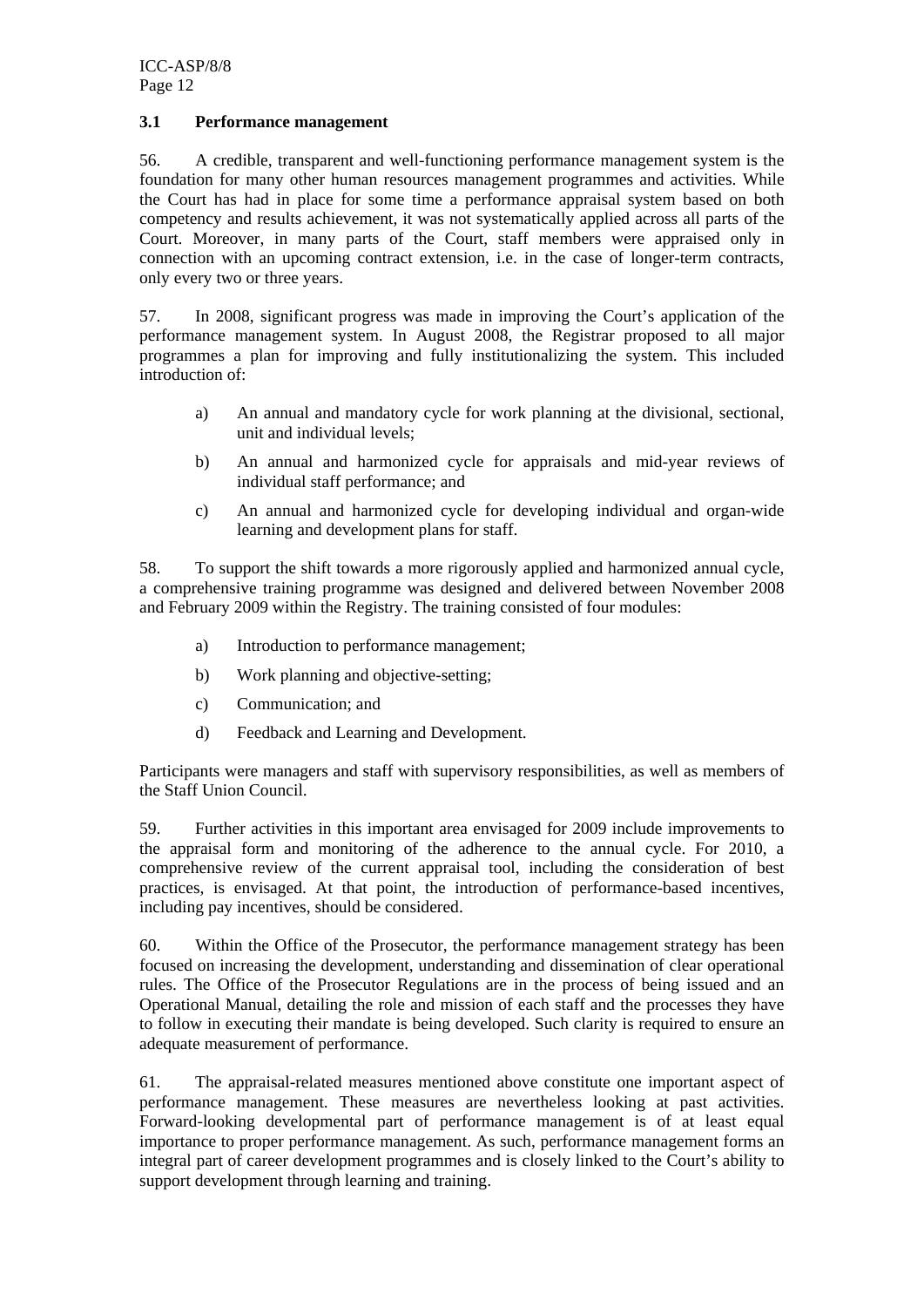# **3.2 Learning and training**

62. Access to learning and training is a strong motivator for attracting and retaining qualified staff. In order to keep budget increases low, the Court's budget for training has remained stagnant despite its growing number of staff. Some training activities can be carried out at the same cost, regardless of the number of participants, while others require incurring a per capita cost. In 2008, about half of the centralized training budget was spent on general language training (English, French and Spanish) as well as some specialized language training (for example, French drafting skills). In addition, the human resources section designed and delivered performance management training (see above), teambuilding, communication skills and induction training. The IT Section, together with the Budget and Finance Section, organized in-house training for SAP certifying officers as well as field staff. Certificates of completion are provided to participants in SAP and language training. Technical and specialist training, e.g. security training, continued to be organized by the relevant sections.

63. In May 2008, the Office of the Prosecutor adopted a new approach to identifying the training and learning needs of its staff. A comprehensive training needs assessment was jointly conducted by the Office of the Prosecutor and the Registry across the Office, starting at the unit level. Training needs were based on the provisions of the Statute, the Rules and the Office of the Prosecutor Regulations and integrated with the Court's Strategic Plan and the Prosecutorial Strategy, taking into account financial feasibility.

64. A consolidated training proposal, comprising 26 different training courses, was subsequently reviewed and approved by the Office of the Prosecutor's Executive Committee. Sixteen of these courses were implemented in late 2008 while the rest are envisaged to take place in 2009. A similar approach has been adopted by the Registry for 2009, resulting from the performance appraisals of staff.

65. Since 2009, the Judiciary has been working in conjunction with the Human Resources Learning and Development Unit in order to establish a method of identifying and linking training needs at a personal and division level to the performance appraisal system. This will continue to be developed the coming years.

66. Implementation of the leadership development programme, for which the Court conducted a competitive bidding exercise in 2007, was put on hold in 2008 due to a lack of funds. As recommended by the Committee, the Court will seek to identify funds for conducting this programme in 2010.

#### **3.3 Career management and advancement**

67. Increasingly, there are examples of a more systematic approach to career development of Court staff. In the Office of the Prosecutor, for example, career paths have been established for staff members, whose levels range from junior (P-1/P-2) to senior (P-4/P-5). To date, 22 staff members have been subsequently selected for higher-level posts through competitive recruitment. The Office of the Prosecutor is currently considering development initiatives for positions where such a career path is not so feasible. Options include flexible rotations or reassignments within the Office to provide staff members the opportunity to acquire new skills and to broaden their professional experience. To date, 10 staff members have been laterally transferred within the Investigation and Prosecution Division, providing them with opportunities to learn new skills and to expand their professional expertise.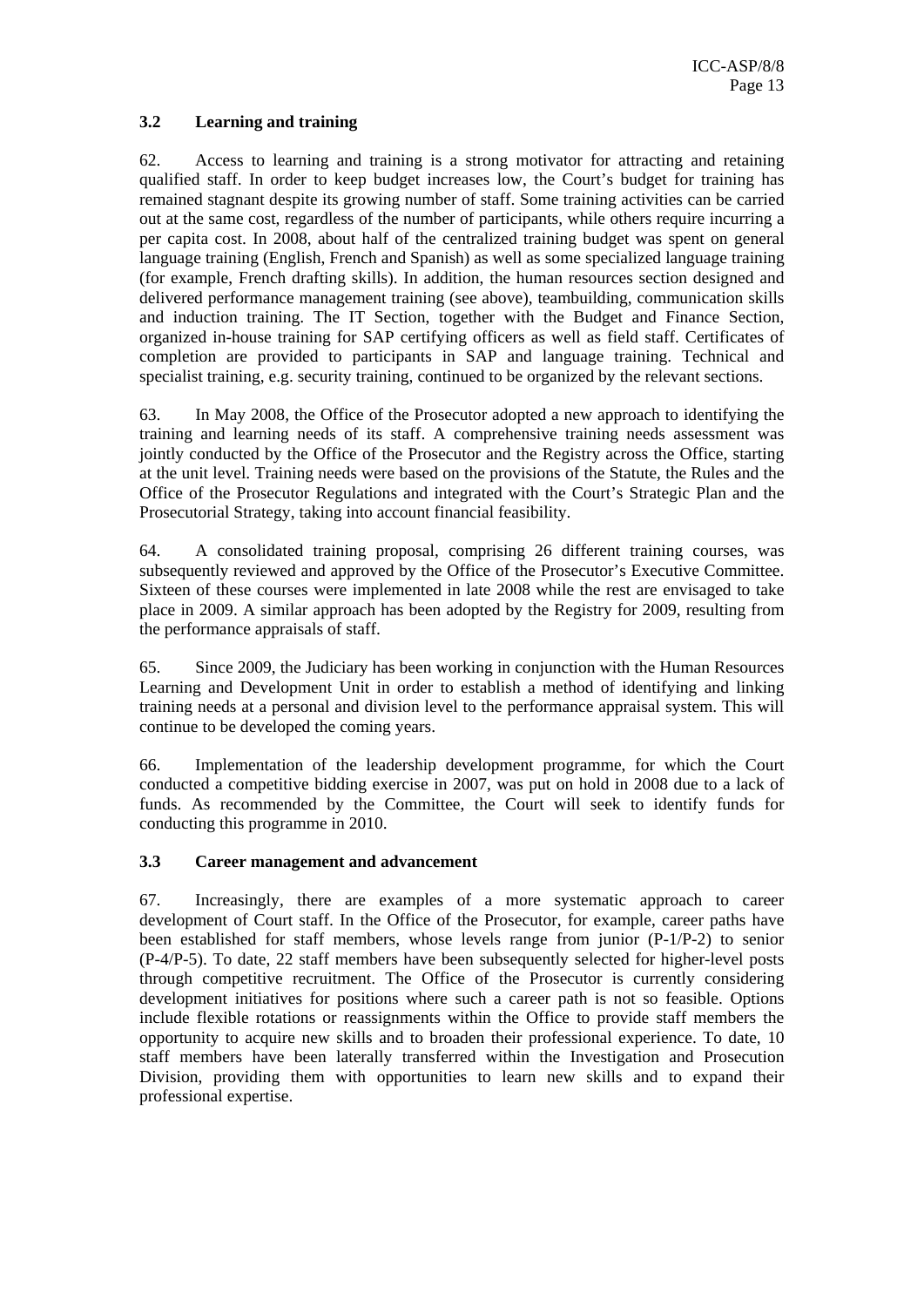68. In this context, the Office of the Prosecutor also implemented a professional exchange program with the aim of encouraging mutual exchange of expertise between its staff and staff from other organizations. The Office has recently started a law enforcement network (L.E.N.) and experienced professionals from nine national jurisdictions were invited for an interactive seminar in December 2008 and were subsequently assigned on a four-week programme at the Court to work on joint projects with staff of the Office of the Prosecutor.

69. The high number of internal placements is an encouraging indication of an increase in career development opportunities for staff. It is important to point out in this context that the Court places hardly any restrictions on advancement by more than one level or on the movement from the General Service to the Professional categories. In the Court, a staff member may well move from a P-3 to a P-5 position or from a G-5 to a P-2 position, provided that s/he has the necessary qualifications for the higher level or Professional position.

70. To the extent its resources have permitted, the Human Resources Section has increasingly provided career counselling to staff. This includes both temporary and permanent transition support.

71. As noted, adequate conditions of service, a good performance management system and access to training and learning are essential building blocks on which to construct solid systems for career management and advancement. As these are still being developed, a comprehensive strategic approach to succession planning and talent management, envisaged in the human resources strategy, has yet to be elaborated by the Court. Adding professional competency assessment processes to its current selection mechanisms also has not yet been feasible. These will be challenges the Court intends to address in the next stages of implementing its human resources strategy.

# **D. Summary and conclusions**

72. As of March 2009, the Court has more than 650 staff on established posts. In the area of human resources management, the organization has evolved from the early focus on rapid high-quality recruitment, with due regard to geographical and gender representation and legal systems (strategic objective 14 of the Court's Strategic Plan), and the administration of contracts and benefits and entitlements to one that is equally if not more engaged in supporting a caring environment (strategic objective 16) and offering opportunities for advancement and development for its staff (strategic goal 17).

73. In 2008 and early 2009, implementation of strategic goal 16 has included the initiation of a review of the conditions of service for its field staff, the continuation of the development of policies related to human resources management and new programmes supporting staff well-being and social security. In 2009, a review of the criteria for contract extension and the possibility of longer-term contracts will take place, as well as training of inhouse focal points for conflict resolution and mediation.

74. With regard to strategic goal 17, the Court has made significant progress with regard to institutionalizing performance management in all parts of the Court, which includes the provision of training in work planning and communication and feedback skills for supervisory staff. New approaches to developing learning and training plans for Court staff were introduced and the Court's increasing internal recruitment for vacancies attests to the growing scope for career development within this new permanent institution. In 2009 and 2010, the Court intends to, inter alia, improve its performance appraisal system, implement a leadership and management development programme and undertake further work in supporting staff in developing their careers.